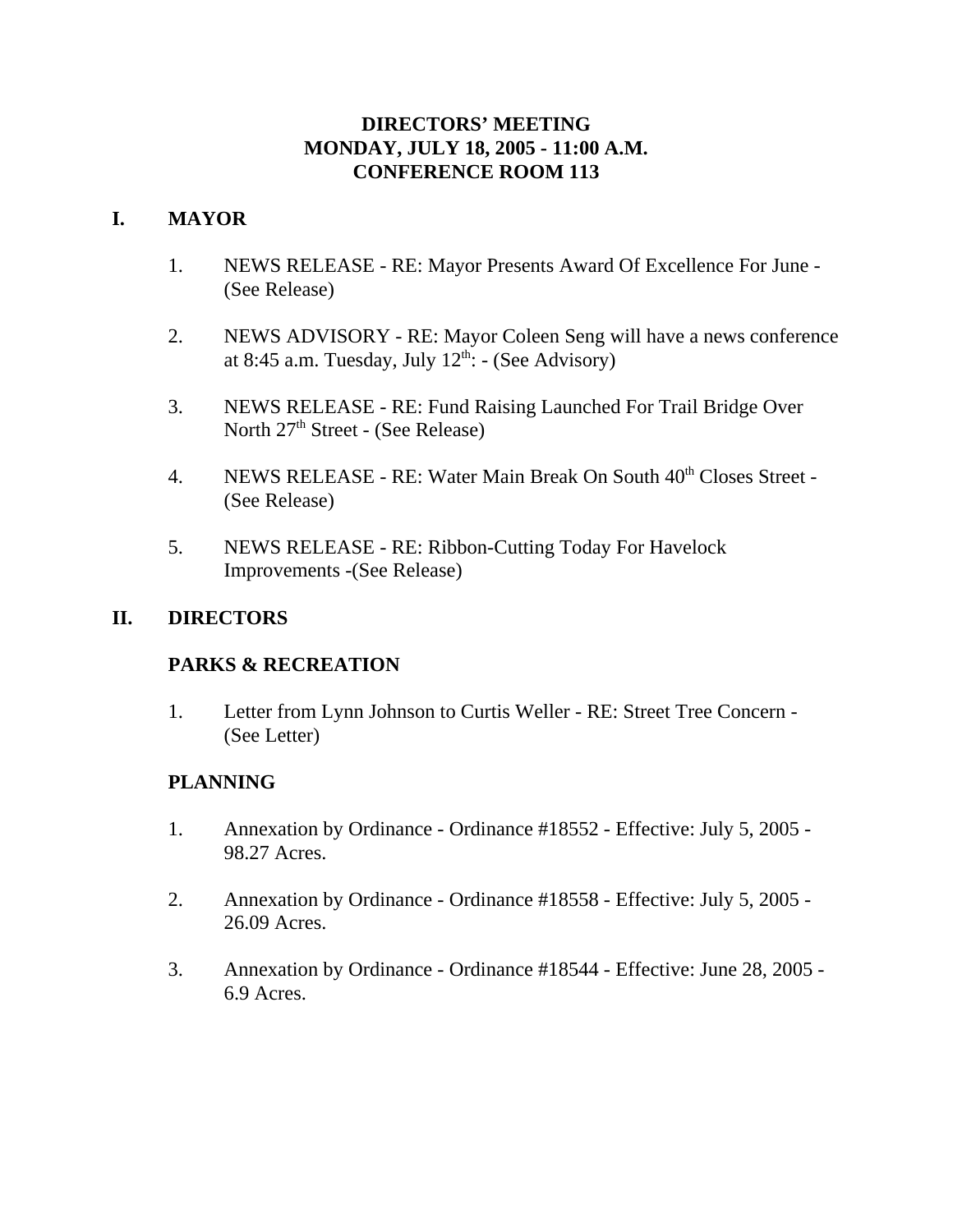4. Letter from Tom Cajka to Lyle Loth, ESP - RE: Woodland View Final Plat #05022-Generally located at SW 37<sup>th</sup> St. and West Plum St. -(See Letter)

# **PUBLIC WORKS & UTILITIES**

- 1. Public Works & Utilities ADVISORY RE:  $9<sup>th</sup>/10<sup>th</sup>/$  Van Dorn Intersection - Project 702186 - (See Advisory)
- 2. E-Mail Response from Thomas Shafer to Ms. Herrington RE: An area along South 14<sup>th</sup> Street between Old Cheney and Pine Lake after the widening of this road-the ground, dirt up against the fence, replacement of grass, medians full of weeds - (See E-Mail)

# **WEED CONTROL AUTHORITY**

1. Combined Weed Program - City of Lincoln - June 2005 Monthly Report.

# **III. CITY CLERK**

# **IV. COUNCIL**

 **A. COUNCIL REQUESTS/CORRESPONDENCE**

### **JON CAMP**

1. E-Mail from Bob Tagg to Jon Camp - RE: Lincoln Municipal Band - (See E-Mail)

# **COUNCIL - RFI'S**

- 1. Request to Public Works & Utilities Department RE: Salt Creek Floodplain segment of South Beltway - (RFI#1 - 6/28/05)
- 2. Request to Urban Development Department RE: The Kinder-Care at  $17<sup>th</sup>$ & South-BryanLGH/West not renewing their contract - (RFI#4 - 6/28/05)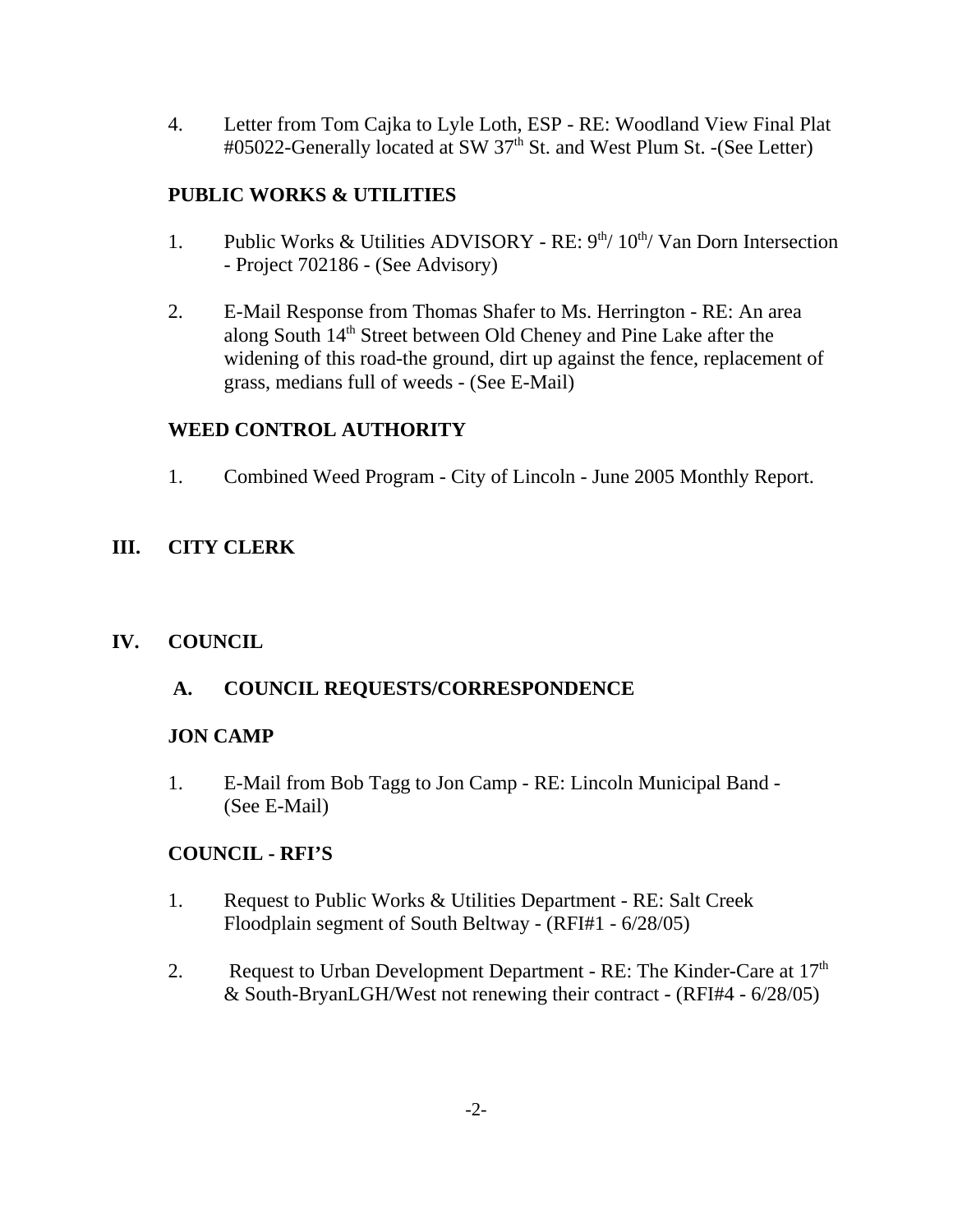### **ROBIN ESCHLIMAN**

1. Request to Mark Bowen, Mayor's Office - RE: Weekly updates to the City Council on the status of ITI - (RFI#1 - 7/07/05)

## **V. MISCELLANEOUS**

- 1. Letter from Charles W. Swingle to StarTran RE: About the timetables being removed from the inside of the Gold building - (See Letter)
- 2. E-Mail from Harlan Franey RE: Glorious Fourth!! -(See E-Mail)
- 3. Letter from Dennis A. Van Horn, Associate Superintendent for Business Affairs, Lincoln Public Schools - RE: LES rate increase -(Council received a copy of this letter on 7/11/05 before Formal Council Meeting)(See Letter)
- 4. E-Mail from Lyle Bigley RE: Parking meter in the Haymarket area -(See E-Mail)
- 5. E-Mail from Joseph Kraus RE: Lincoln Municipal Band (See E-Mail)
- 6. E-Mail from Patrick Barrett RE: LES 9% rate increase (See E-Mail)
- 7. E-Mail from Jim Johnson RE: Save the Lincoln Municipal Band -(See E-Mail)
- 8. E-Mail from Ron Hoffman RE: Save the Lincoln Municipal Band -(See E-Mail)

### **VI. ADJOURNMENT**

da071805/tjg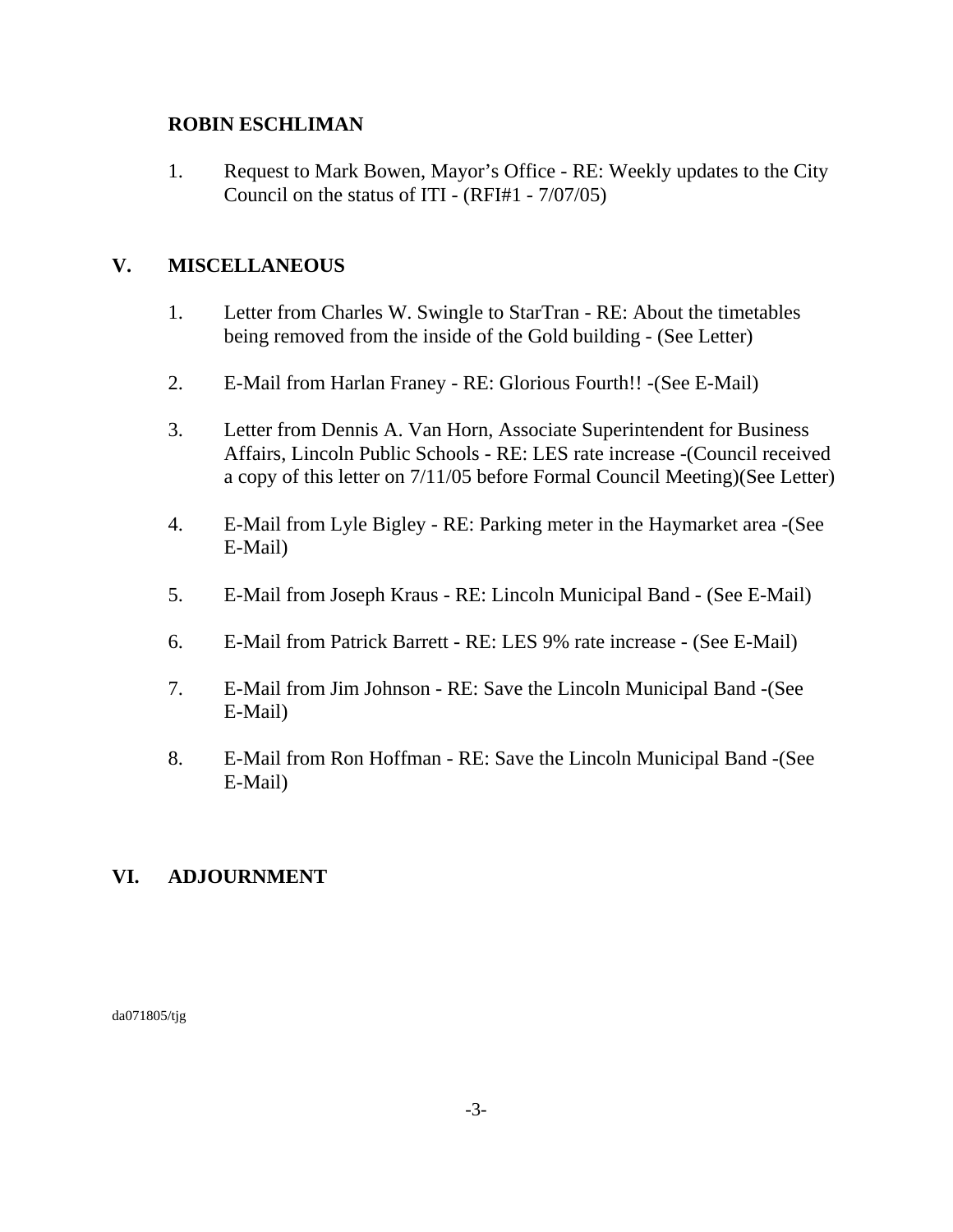#### **DIRECTORS' MEETING MINUTES MONDAY, JULY 18, 2005 CONFERENCE ROOM 113**

**Council Members Present:** Ken Svoboda, Chair; Patte Newman, Vice-Chair; Jonathan Cook, Annette McRoy, Jon Camp (arrived late), Robin Eschliman, Dan Marvin.

**Others Present:** Mayor Coleen Seng, Mark Bowen, Ann Harrell, Rick Hoppe, Mayor's Office; City Clerk, Joan Ross; Rick Peo, Chief Assistant City Attorney; Directors and Department Heads; Tammy Grammer, City Council Staff and Deena Winter, Lincoln Journal Star Representative.

### **I. MAYOR**

Mayor Coleen Seng stated to Council that they've made it through another budget meeting and thanked them for all their efforts on it.

She thanked everyone for being at various events this weekend. Jonathan (Cook), Patte (Newman) and Annette (McRoy) attended the "No Place For Hate" event which was a good event. Jon (Camp) and Ken (Svoboda) attended the Lincoln Fire & Rescue Urban Search & Rescue task force full-scale mobilization exercise on Saturday.

She has been very pleased with the Event Facility Task Force that she put together. They have been going from place-to-place and that is going very well and Dick Campbell is doing a great job chairing that task force. Last week they met out at the Lincoln-Lancaster Event Center, the previous week they were over at the State Fair and this week the group is going to tour the Qwest Center and couple of other places in Omaha. The group is working really hard and she wanted to share this with them.

She has a copy of a letter from the Police Union President that was sent to Don Taute. She wanted to share it with Council because it is a very fine letter and very complimentary to Police Chief Casady and Don Taute.

[Nicole Fleck-Tooze handed out to Council the public meetings notice on the City's Urban Stormwater Study.] Nicole Fleck-Tooze (Public Works & Utilities Dept.) commented hopefully Council members received copies of this notice, they are going to be holding a series of public meetings on our urban stormwater study. She wanted to give them a heads up the first one begins tomorrow. She thinks because the budget schedules they had a little bit of trouble trying to find a good time to brief Council, but what they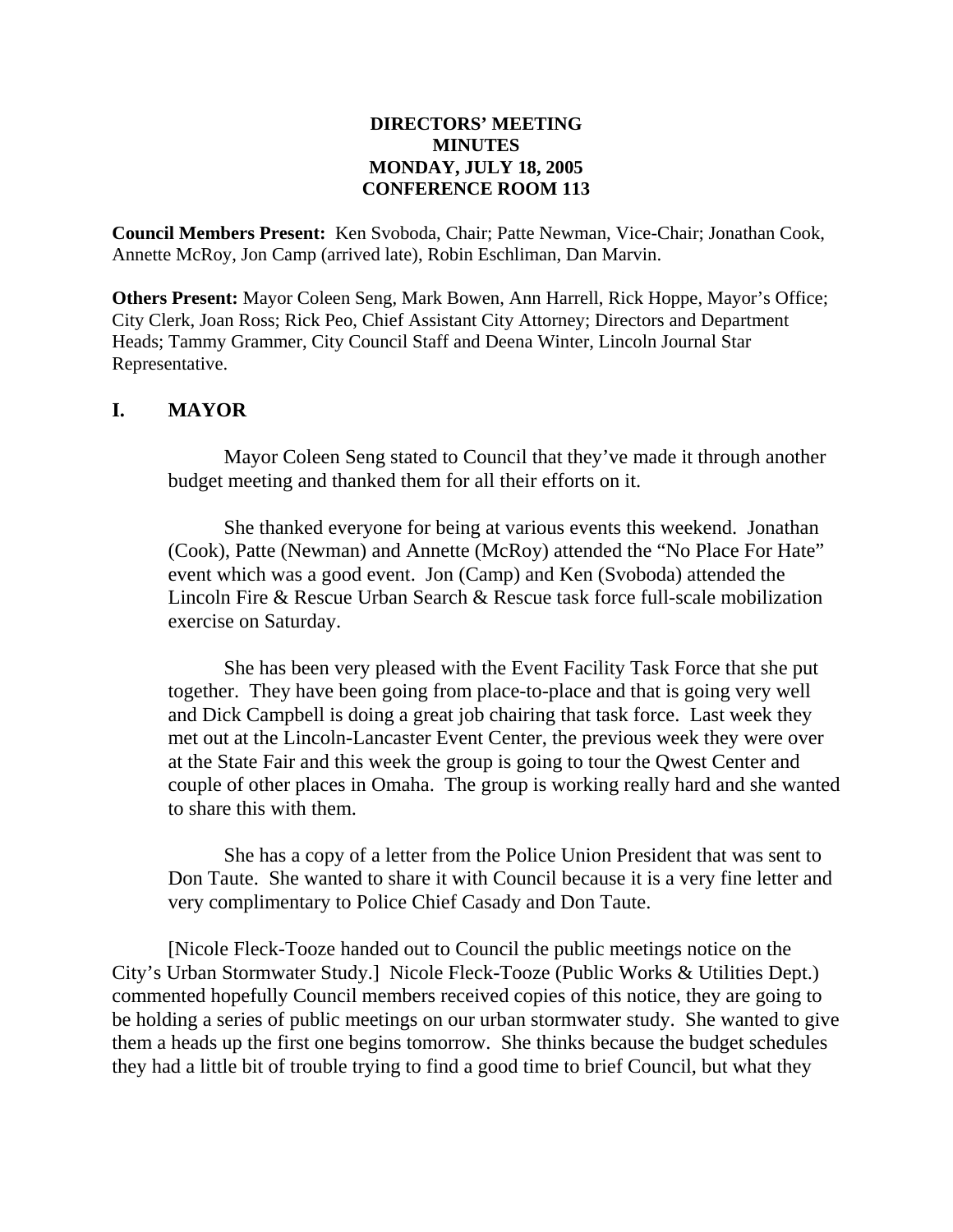will try to do is get back with them later on. Late summer or early fall, they will let them know how the meetings progressed. Mayor Seng mentioned to Council that Public Works really wanted to have a Pre-Council this morning, but that was not workable. Also, they are planning to have a separate meeting a little bit later on just for the area around Turner Ditch. [Copy of the public meetings notice on file in the City Council Office.]

- 1. NEWS RELEASE RE: Mayor Presents Award Of Excellence For June. NO COMMENTS
- 2. NEWS ADVISORY RE: Mayor Coleen Seng will have a news conference at 8:45 a.m. Tuesday, July  $12^{th}$ : - (See Advisory). — NO COMMENTS
- 3. NEWS RELEASE RE: Fund Raising Launched For Trail Bridge Over North 27<sup>th</sup> Street. — NO COMMENTS
- 4. NEWS RELEASE RE: Water Main Break On South 40<sup>th</sup> Closes Street. NO COMMENTS
- 5. NEWS RELEASE RE: Ribbon-Cutting Today For Havelock Improvements. — NO COMMENTS

### **II. DIRECTORS**

# **PARKS & RECREATION**

1. Letter from Lynn Johnson to Curtis Weller - RE: Street Tree Concern. — NO COMMENTS

# **PLANNING**

- 1. Annexation by Ordinance Ordinance #18552 Effective: July 5, 2005 98.27 Acres. — NO COMMENTS
- 2. Annexation by Ordinance Ordinance #18558 Effective: July 5, 2005 26.09 Acres. — NO COMMENTS
- 3. Annexation by Ordinance Ordinance #18544 Effective: June 28, 2005 6.9 Acres. — NO COMMENTS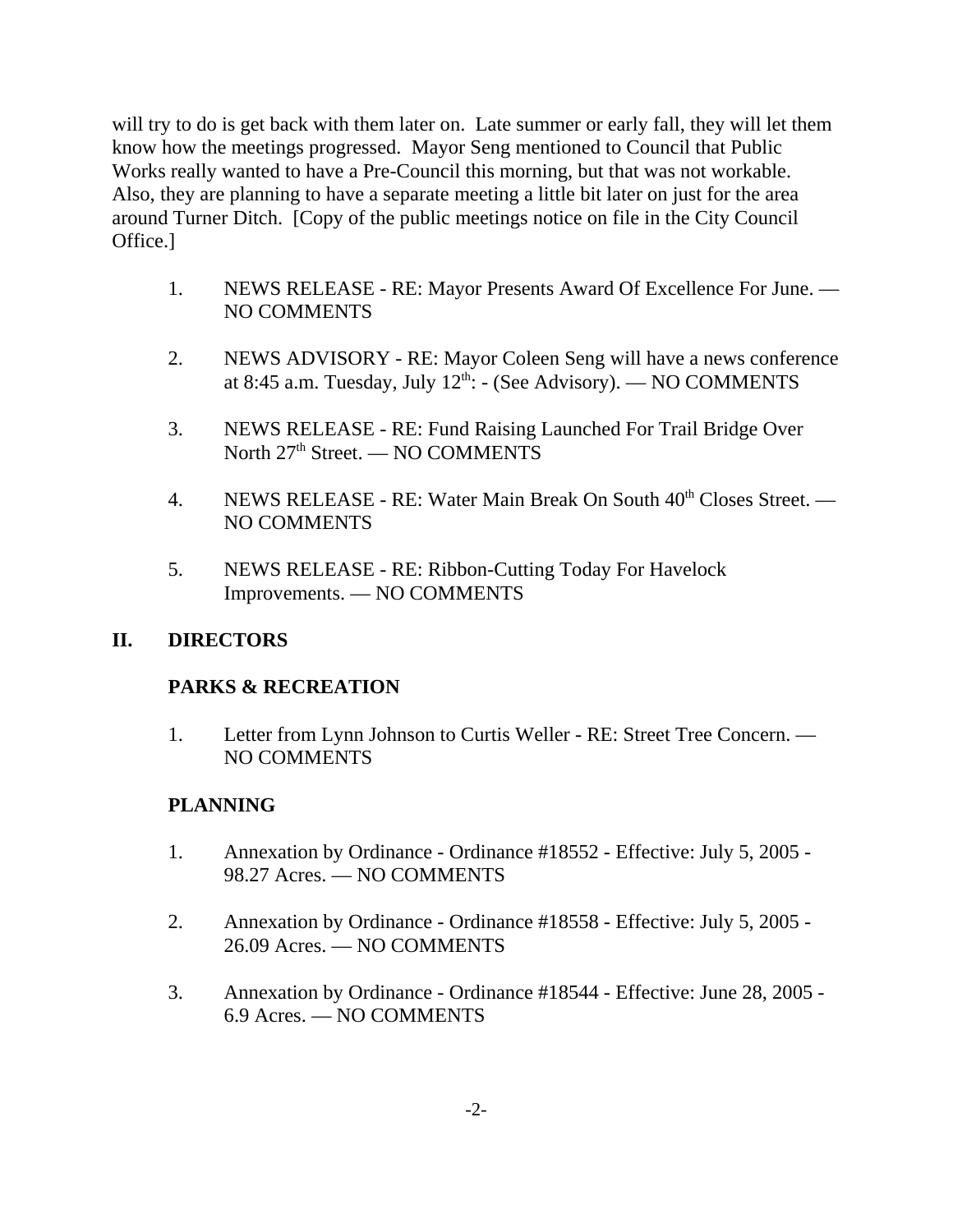4. Letter from Tom Cajka to Lyle Loth, ESP - RE: Woodland View Final Plat #05022-Generally located at SW 37<sup>th</sup> St. and West Plum Street. — NO **COMMENTS** 

### **PUBLIC WORKS & UTILITIES**

- 1. Public Works & Utilities ADVISORY RE:  $9<sup>th</sup>/10<sup>th</sup>/$  Van Dorn Intersection - Project 702186 - (See Advisory). — NO COMMENTS
- 2. E-Mail Response from Thomas Shafer to Ms. Herrington RE: An area along South 14<sup>th</sup> Street between Old Cheney and Pine Lake after the widening of this road-the ground, dirt up against the fence, replacement of grass, medians full of weeds. — NO COMMENTS

### **WEED CONTROL AUTHORITY**

1. Combined Weed Program - City of Lincoln - June 2005 Monthly Report. — NO COMMENTS

### **III. CITY CLERK**

City Clerk Joan Ross stated first of all on their Agenda for today they have an error, it should be upcoming Resolutions will have public hearing July  $25<sup>th</sup>$  at 5:30 p.m. It just didn't get changed over, so she will make an announcement at the start of the meeting today to point that out. *["With Council Approval, The Following Resolutions Will Have Public Hearing On Monday, July 18, 2005 at 1:30 p.m.": - CORRECTION: should be ... July 25<sup>th</sup> at 5:30 p.m.]* 

Items 5 & 6 will be called together. *[Application of JSCK, Inc. dba Top hat for a Class C liquor license at 736 W. Cornhusker Highway.; and Manager application of James H. Sanborn for JSCK, Inc. dba Top Hat at 736 W. Cornhusker Highway.]* 

Items 7 & 8 will be called together. *[Application of Jade Rivers LLC dba Jade Rivers for a Class I liquor license at 3940 Village Drive.; and Manager application of Stanley Jou for Jade Rivers LLC dba Jade Rivers at 3940 Village Drive.]*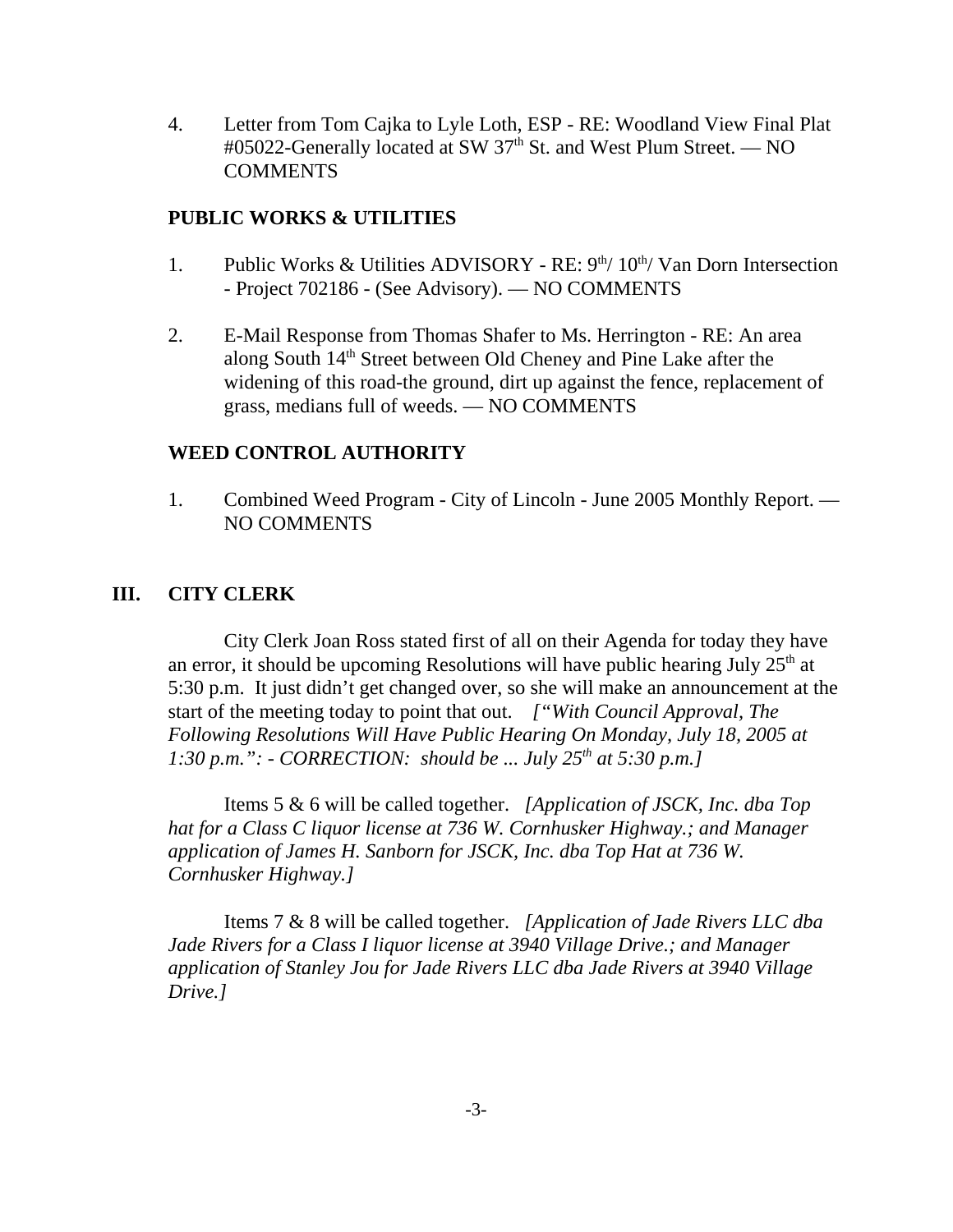Items 10 & 11 will be called together. *[Application of From Nebraska, Inc. dba From Nebraska Gift Shop for a Class C and catering liquor license at 803 Q Street, Suite 50.; and Manager application of Connie M. Mahaney for From Nebraska, Inc. dba From Nebraska Gift Shop at 803 Q Street, Suite 50.]*

Item 1 is our only home game football SDL. She sent out letters to the usual applications, did a newspaper ad and posted it. Noting, they are limited because they have to be immediately adjacent to their licensed premises now so they can't hop across the street. *[Application of Geemax Inc. dba –Zone for a special designated license covering an area measuring 42' by 50' at 728 ½ Q Street on September 3, 10, and 17, October 1, 8, and 29, and November 12, 2005 from 8:00 a.m. to 1:00 a.m.]* 

Items 19 & 20 are different school districts, so should she call these items separate or together. Bruce Dart (Health Director) stated call the items separate.

They have a 'Miscellaneous Referral Sheet' which is pretty routine the Mayor's letter and she will read that at the meeting. *[Clerk's Letter and Mayor's Approval of Resolutions and Ordinances passed by the City Council on July 11, 2005.]* 

#### **IV. COUNCIL**

#### **A. COUNCIL REQUESTS/CORRESPONDENCE**

#### **ROBIN ESCHLIMAN -**

Ms. Eschliman asked if someone from Economic Development can give them an update on ITI without violating confidential information? Mark Bowen replied Darl (Naumann) is not here, he is at a meeting. Ms. Eschliman asked if there has been any contact within the last week? Mr. Bowen stated he thinks Darl (Naumann) has had phone conversations with them. They are waiting for them to respond to documents.

Mr. Camp commented he just has a real big concern on that situation [inaudible]. Mayor Seng replied they are dealing with the private sector here and they have to honor that which is involved. Mr. Camp noted to Mayor Seng that he is just hearing things. Mayor Seng commented sorry that you are, she hears them too, but they have to deal with the private sector.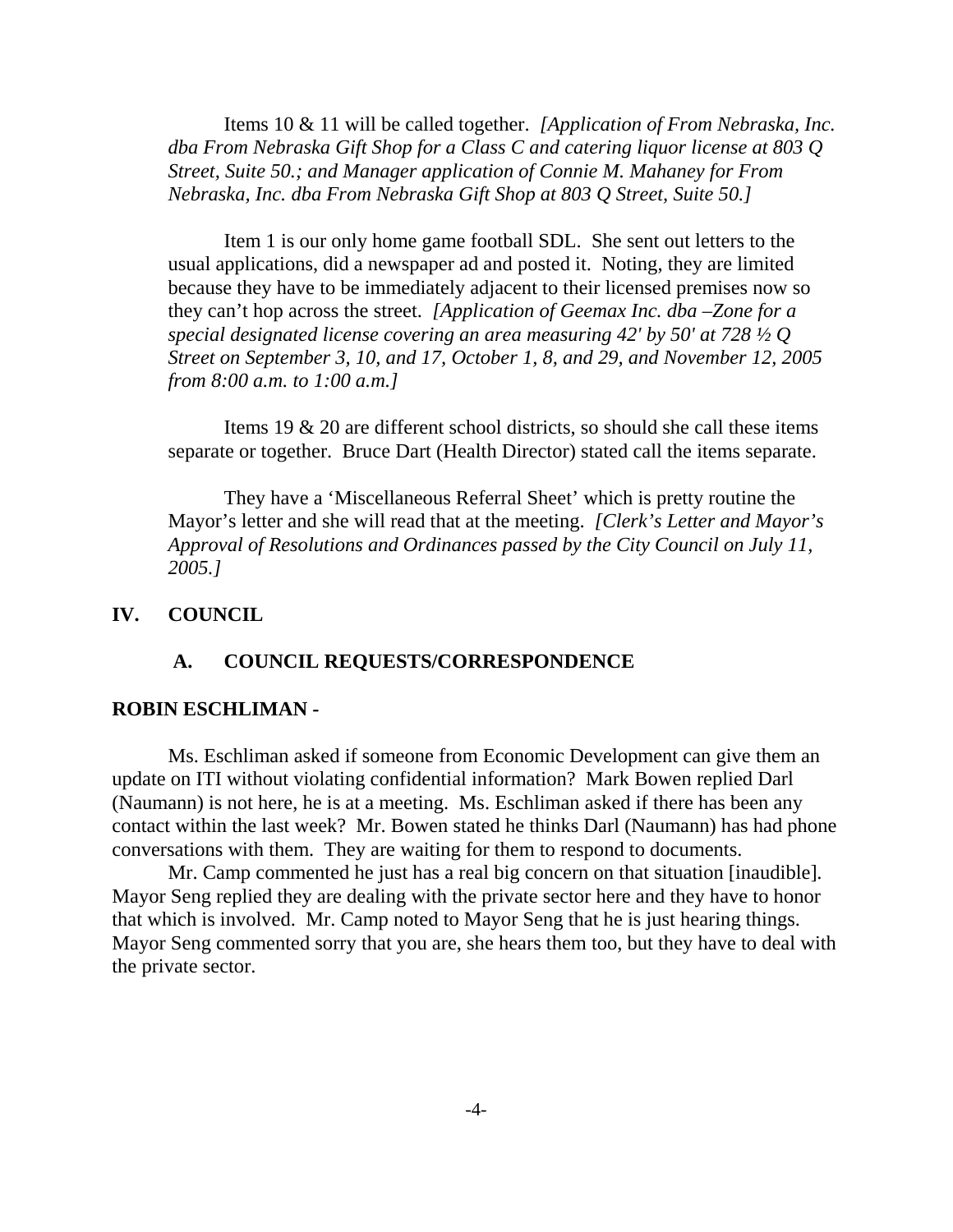#### **JON CAMP - NO FURTHER COMMENTS**

1. E-Mail from Bob Tagg to Jon Camp - RE: Lincoln Municipal Band. — NO COMMENTS

#### **JONATHAN COOK -**

Mr. Cook stated in looking at the addendum under "Miscellaneous #1" the e-mail regarding the Shamrock Road situation which is something that will becoming before Council. This is something that needs a reply and requested the Planning Department respond to this e-mail. Ray Hill stated they have applied for an Administrative Final Plat and they will be asking for waivers to the standard sidewalks, paving and ornamental street lights because it is on an old gravel road. Mr. Cook asked Mr. Hill if this is something Planning can grant or does it have to go through Council? Mr. Hill replied it depends upon whether or not staff agrees with the waivers or not, they haven't made that decision. Mr. Hill stated he thinks they have already responded to it.

Mr. Cook stated to Ann Harrell that he is receiving more calls regarding 4<sup>th</sup> Street and he's going to have a meeting with folks from South Salt Creek. Mayor Seng commented they are going to have a meeting too. Mr. Cook stated okay, he would like to get some kind of a written time-line of what is going on with this project over the last number of years and what was promised because there are an awful lot of competing ideas about what's been promised. Ann Harrell stated some of the directors that are effected did discuss this with the Mayor last week and the Mayor asked them to do a few things. She thinks what might be best, if they had a similar meeting with him to update him on some of the same issues. Mr. Cook stated okay and Mayor Seng added that he needs to be advised of the upcoming meeting. Ms. Harrell stated to Mr. Cook that the Mayor wants to have a similar meeting with some of the neighborhood folks, so if he would just like to attend that meeting. Mr. Cook commented folks are asking to meet with him and he told them that he's not sure if he can be much help if its just him, he needs to know more. Ms. Harrell stated she thinks before he even gets to that it would be nice if he could talk to some of the directors and find out some of the background, so she will talk to the directors after this and get that going.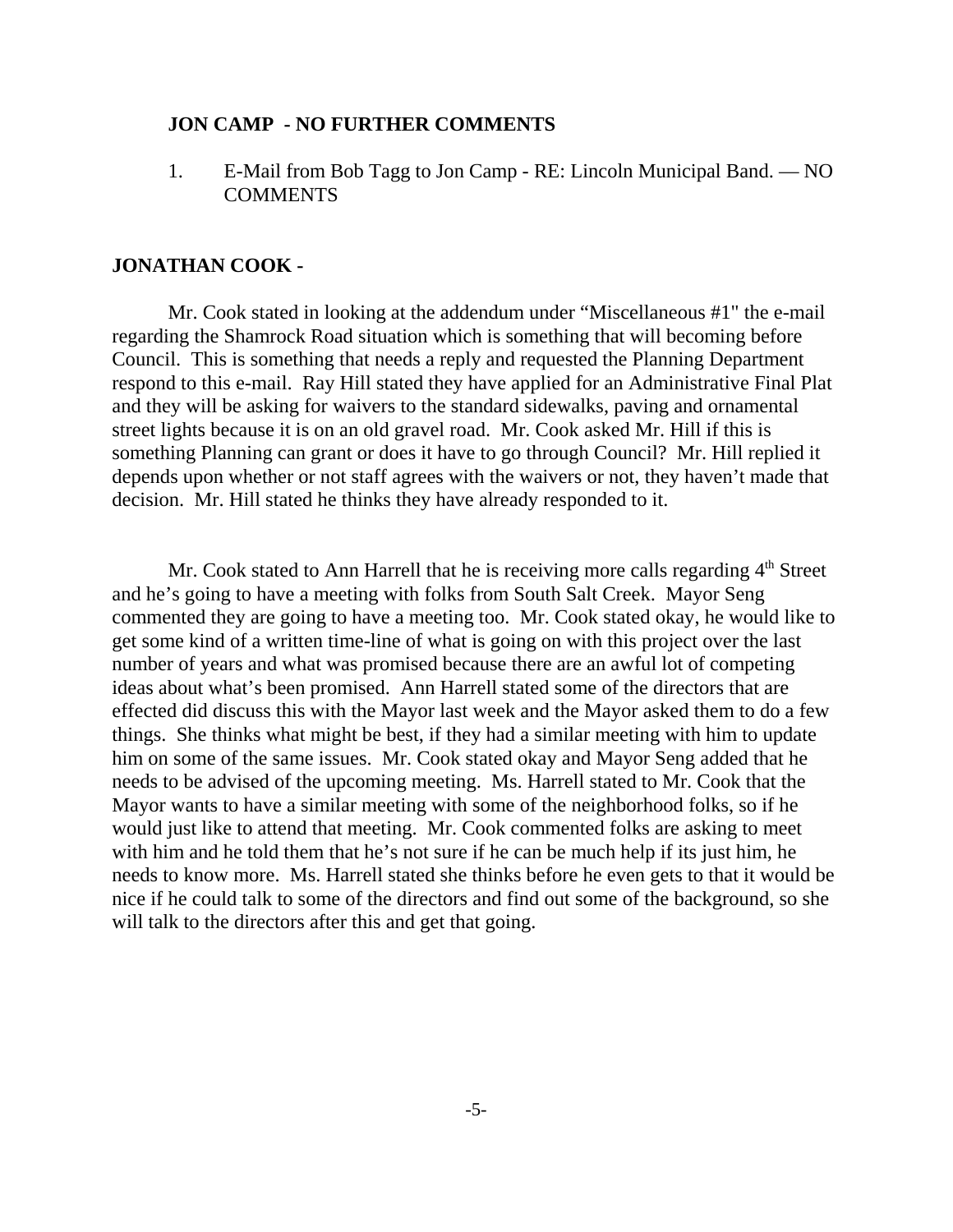#### **PATTE NEWMAN -**

Ms. Newman stated there is a letter from Charles Swingle in the Directors' packet about timetables being removed from inside the Gold's Building for buses. There used to be StarTran timetables inside the Gold's building and they have been removed and someone has repeatedly requested that they be put back and has been told they will be put back and they have not been put back. She asked Karl (Fredrickson) if he knows anything about it and could someone respond to it? Mr. Fredrickson said he will check into it.

Ms. Newman stated that she received a letter from Dr. Schneider that his Lexus was towed because one of our Public Works guys put in a meter after he parked there. Ms. Newman noted the Mayor also received a copy of the letter. Mayor Seng commented she'd like to respond to Ed Schneider's letter, he said he wanted an apology and then he wanted \$83.00 or \$63.00. Noting, she had seen him the day before and he never mentioned this, so she didn't know until she received the letter. So, she wrote him back and said she can handle the apology, but somebody else has to handle the \$63.00 and she has given all that to Dana Roper which has to work through the system. Mayor Seng noted this was a hooded meter after he parked.

#### **DAN MARVIN -**

Mr. Marvin stated regarding the Letter-to-the-Editor today that talked about the dangerous intersection at Vine & Cotner, a person said that this was an accident waiting to happen. He doesn't know what the accident counts are there. Mr. Marvin asked Karl Fredrickson if it is considered to be a horrible intersection that's on their radar screen or not? Karl Fredrickson commented what he read in the newspaper, it was an accident waiting to happen and finally one did, somebody ran the red light. They have all those records, they can pull them and find out time frames and how many accidents have occurred. Ms. Eschliman commented she has seen the top 10 most dangerous list and doesn't remember that intersection being on the top 10. Mr. Fredrickson stated they continually check our high accident locations and review our records and look at them for proposed physical changes. Mr. Fredrickson commented running red lights, of course, unless, you can't see the light because of physical property there is not much they can do about it, it's personal responsibility.

Also, regarding a comment from today's newspaper, it says 'Lincoln needs to lure high-wage jobs' and he thought the person wrote a pretty good article.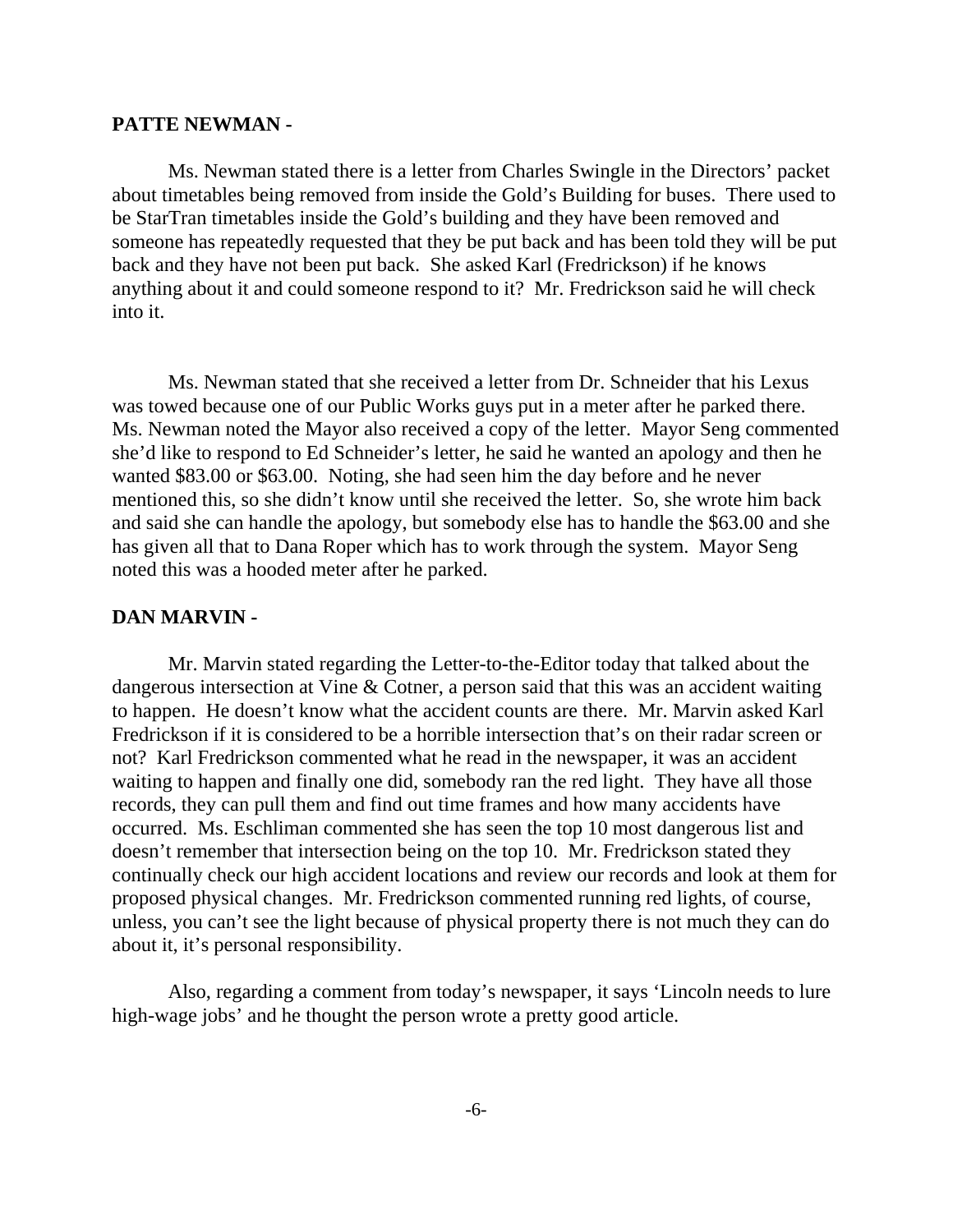#### **ANNETTE McROY -**

Ms. McRoy asked Nicole Fleck-Tooze if they purchased or water City management purchased land at  $1<sup>st</sup>$  & Folsom? Ms. Tooze commented no, the State was surplusing property at South & Coddington is that what she's talking about. Ms. McRoy replied no, she thought it was Folsom. Ms. Tooze stated no, it is Folsom & South, the City has not purchased it. What they did was ask the State to hold off on accepting bids because they had not notified them of the sale and that is an area that's within the Salt Creek corridor. They've got an adopted policy that they will look at when the State is surplusing the land that they'll look at purchasing for flood conservation, so they are looking at that right now. Ms. McRoy asked how much land? Ms. Tooze replied 12 acres. Ms. McRoy questioned are they looking at the same price that went to the private sector. Ms. Tooze said they will have to pay based on the appraised value. Ms. McRoy commented so they haven't purchased that yet. Ms. Tooze responded they have not purchased it yet, the City has first right refusal basically and so the State rejected the initial bids that were received.

Ms. McRoy stated she would like to speak with Joyce Welsch (Affirmative Action Director) after the Directors' Meeting today.

### **KEN SVOBODA - NO COMMENTS**

### **COUNCIL - RFI'S**

- 1. Request to Public Works & Utilities Department RE: Salt Creek Floodplain segment of South Beltway - (RFI#1 - 6/28/05). — NO **COMMENTS**
- 2. Request to Urban Development Department RE: The Kinder-Care at  $17<sup>th</sup>$ & South-BryanLGH/West not renewing their contract - (RFI#4 - 6/28/05). — NO COMMENTS

### **ROBIN ESCHLIMAN**

1. Request to Mark Bowen, Mayor's Office - RE: Weekly updates to the City Council on the status of ITI - (RFI#1 - 7/07/05). — NO COMMENTS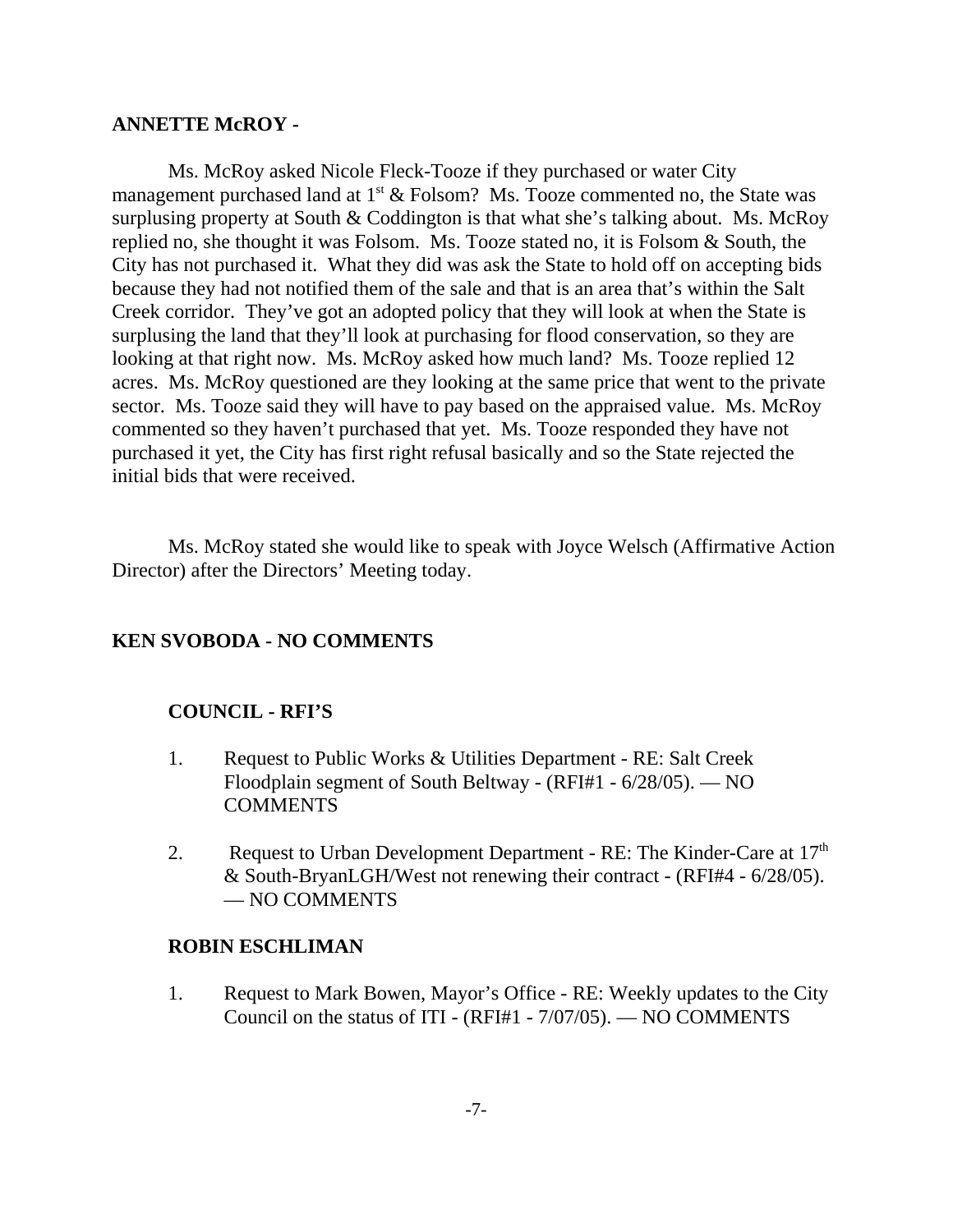### **V. MISCELLANEOUS**

- 1. Letter from Charles W. Swingle to StarTran RE: About the timetables being removed from the inside of the Gold building. — NO COMMENTS
- 2. E-Mail from Harlan Franey RE: Glorious Fourth!! NO COMMENTS
- 3. Letter from Dennis A. Van Horn, Associate Superintendent for Business Affairs, Lincoln Public Schools - RE: LES rate increase -(Council received a copy of this letter on 7/11/05 before Formal Council Meeting). — NO **COMMENTS**
- 4. E-Mail from Lyle Bigley RE: Parking meter in the Haymarket area. NO COMMENTS
- 5. E-Mail from Joseph Kraus RE: Lincoln Municipal Band. NO **COMMENTS**
- 6. E-Mail from Patrick Barrett RE: LES 9% rate increase. NO COMMENTS
- 7. E-Mail from Jim Johnson RE: Save the Lincoln Municipal Band. NO **COMMENTS**
- 8. E-Mail from Ron Hoffman RE: Save the Lincoln Municipal Band. NO **COMMENTS**

# **ADDENDUM - (For July 18th)**

# **I. MAYOR**

- 1. NEWS RELEASE RE: Plants Between Curb And Sidewalk Must Be Less Than 30 Inches Tall. — NO COMMENTS
- 2. NEWS RELEASE RE: Public Urged To Conserve Water. NO COMMENTS
- 3. NEWS RELEASE RE: Mayor Seng's Public Schedule Week of July 16 through 22, 2005-Schedule subject to change. — NO COMMENTS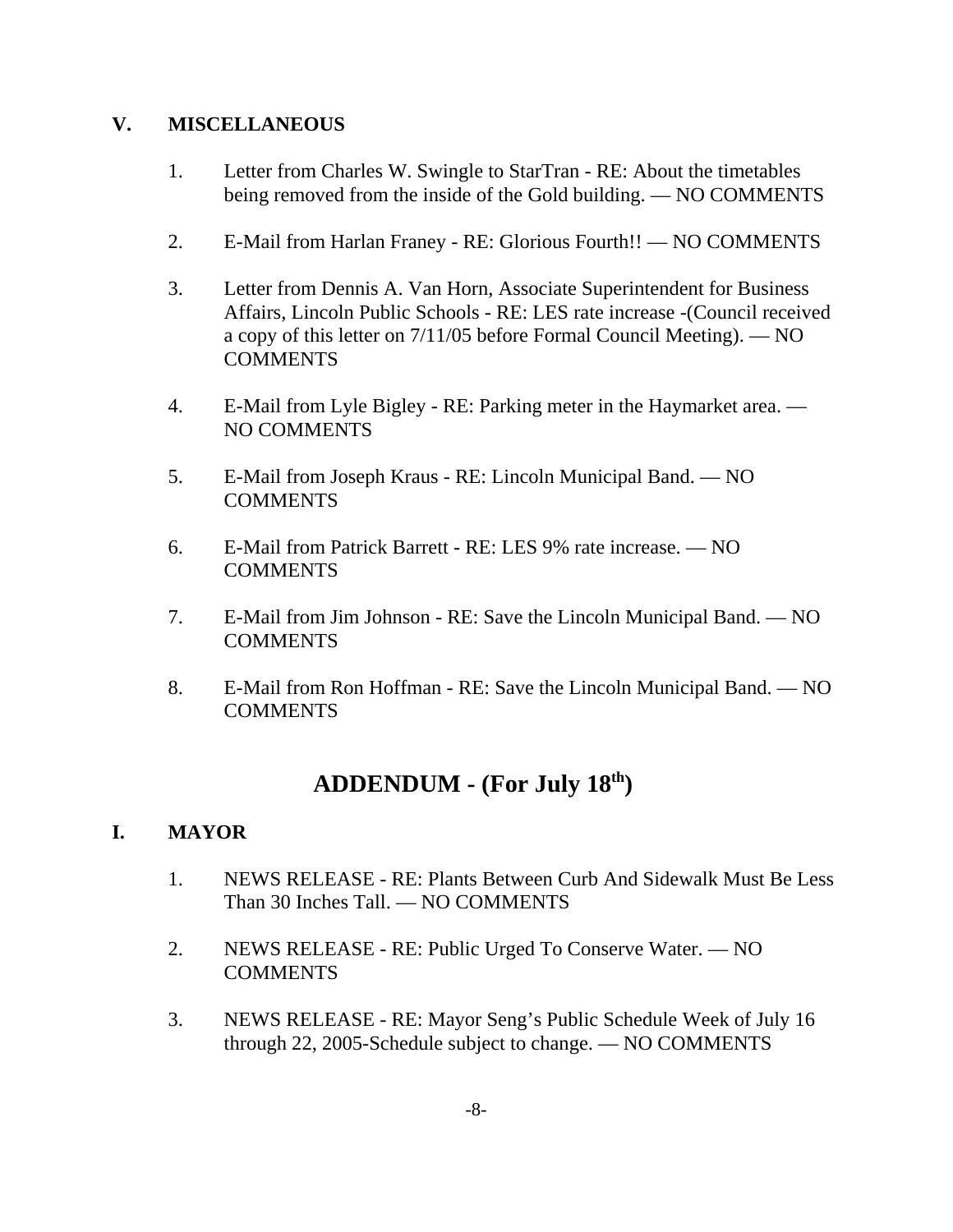### **II. CITY CLERK - NONE**

### **III. CORRESPONDENCE**

### **A. COUNCIL REQUESTS/CORRESPONDENCE**

1. Response from Nicole Fleck-Tooze, Public Works & Utilities Department received for Council RFI#1 on 7/18/05 - RE: Floodplain issues. — NO **COMMENTS** 

### **B. DIRECTORS AND DEPARTMENT HEADS**

### **FINANCE/BUDGET**

1. Material from Steve Hubka - RE: Information requested at budget meetings - (Material forwarded to Council on 7/14/05) (See Material). — NO COMMENTS

### **STARTRAN**

1. Memo from Rod Griess, Chair StarTran Advisory Board - RE: Recommendations; Proposed Fare Increases -(Council received this Memo before their 10:00 a.m. Budget Meeting on 7/18/05). — NO COMMENTS

### **C. MISCELLANEOUS**

- 1. E-Mail from Howard & Jeanette Richoux RE: Final plat for South side of Shamrock Road-67<sup>th</sup> Street. — Mr. Cook mentioned this e-mail earlier during his comments under "IV. Council-Jonathan Cook". (See that discussion)
- 2. E-Mail from Shirley Anderson RE: Deny LES a \$4.00 a month rate increase. — NO COMMENTS
- 3. E-Mail from Amanda Bartels RE: Lincoln Municipal Band. NO **COMMENTS**